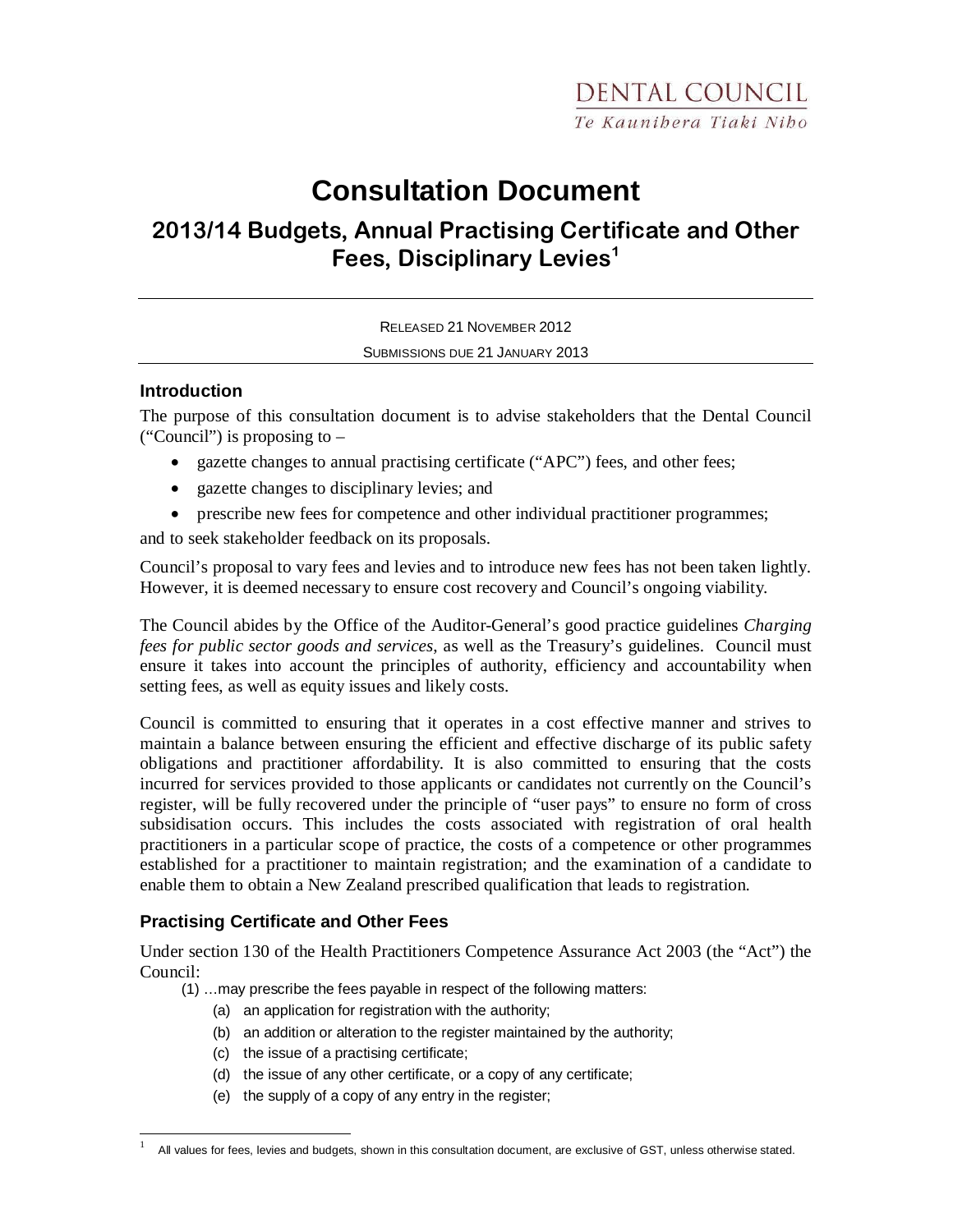- (f) inspection of the register, or of any other documents kept by the authority that are open for inspection;
- (g) the supply to any health practitioner of any documents, other than certificates of registration, required by him or her for the purpose of seeking registration overseas;
- (h) examinations set or approved by the authority;
- (i) any other matter that relates to anything the authority is required to do in order to carry out its functions.

#### **Disciplinary Levies**

Under section 131 of the Act the Council:

- (1) …may from time to time, by notice in the Gazette, impose on every health practitioner registered with the [Council] a disciplinary levy of any amount that it thinks fit for the purpose of funding the costs arising out of:
	- (a) the appointment of, and any investigation by, any professional conduct committee (PCC); and
	- (b) proceedings of the [Health Practitioners Disciplinary] Tribunal.

#### **2013/14 Budget**

The following 2013/14 draft budget was approved by Council at its meeting on 5 November 2012 to be issued for stakeholder consultation.

| Dental Council Draft Budget 2013/14 - Summary                 | \$          |
|---------------------------------------------------------------|-------------|
| Income (excluding APC Fees and disciplinary levies)           | 874,099     |
| Less Expenditure                                              | 3,285,685   |
| Net Expenditure before APC Fees and Disciplinary Levies       | (2,411,586) |
| <b>APC Fees</b>                                               | 2,595,446   |
| <b>Disciplinary Levies</b>                                    | 89,992      |
| <b>Total APC Fees and Disciplinary Levies</b>                 | 2,685,438   |
| Net Surplus after APC Fees and Disciplinary Levies            | 273,852     |
| Dental Council Draft Budget 2013/14 – Net Surplus by Activity |             |
| Council activity - net surplus                                | 14,326      |
| Profession activity - net surplus                             | 259,526     |
| Net Surplus after APC Fees and Disciplinary Levies            | 273,852     |
| Capital Expenditure <sup>2</sup>                              | 317.500     |

In 2013/14 a total surplus of \$274k is being budgeted to provide for the replenishment of Council and dentist operational reserves; and both the operational and disciplinary reserves for the other professions. The total profession minimum operational reserve of \$395k is set at  $1/12<sup>th</sup>$  of the annual budgeted gross income and expenditure, plus an additional \$55k held by dentists for third party costs of competence review committees. The total profession minimum disciplinary reserves of \$250k are set at \$175k for dentists and dental specialists, and \$25k for each of the three other professional groups.<sup>3</sup>

Council's operational reserves for capital asset replacement are based on budgeted capital expenditure requirements over a two year time frame with an allowance for a 10% contingency. The capital replacement reserve is an operational reserve held at Council level to pre-fund capital expenditure. The capital expenditure budget of \$318k in 2013/14 represents the budgeted amount to be drawn from the capital replacement reserve.

 2 Includes \$188k for systems software development.

 $^3$  Dental therapists, dental hygienists and orthodontic auxiliaries, and dental technicians and clinical dental technicians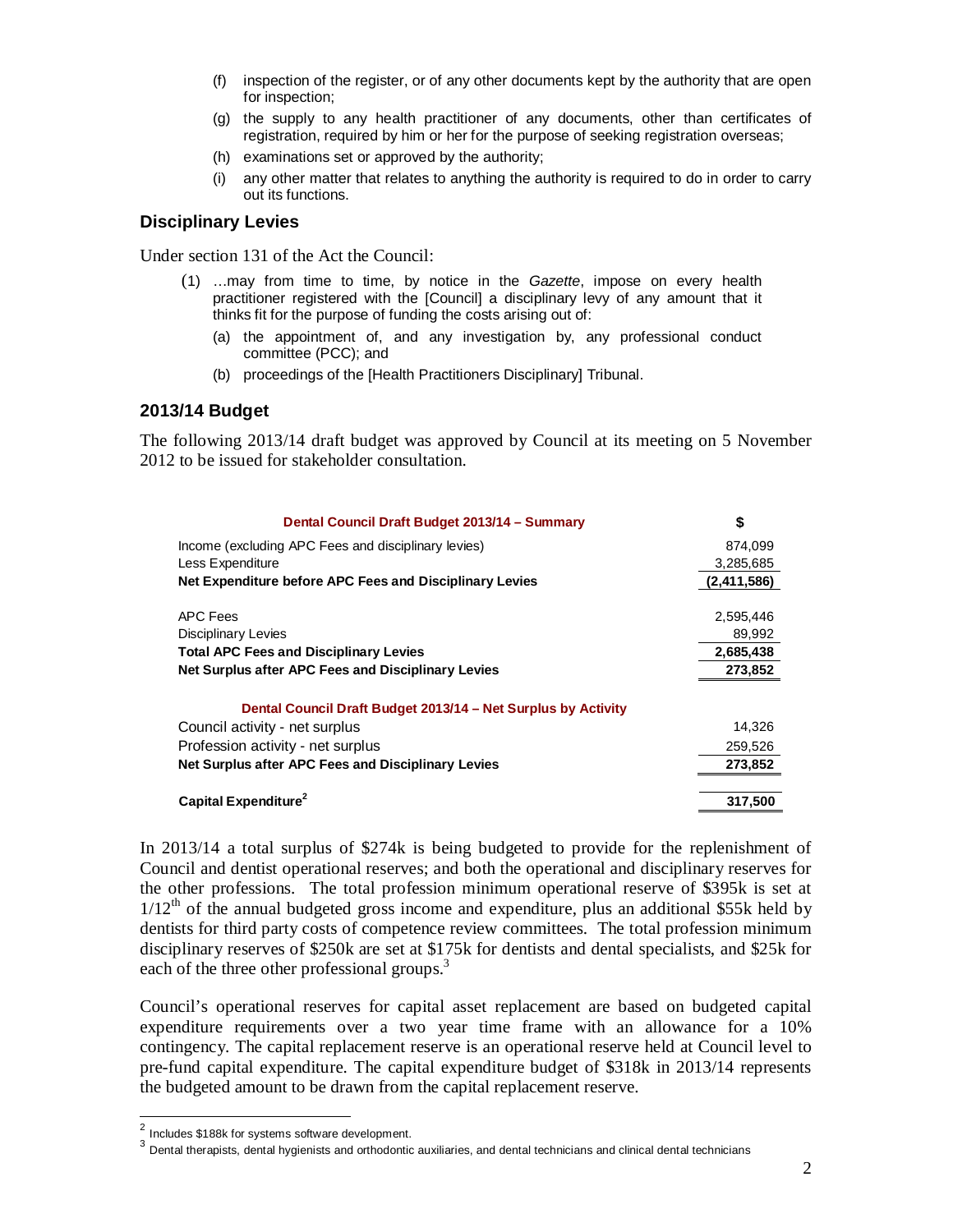The capital replacement APC fee is part of the profession APC fee, and is standard across all professions, budgeted at \$28.20 per practitioner for 2013/14.

#### **Dental Council Draft Budget 2013/14 - Council Activity**

| <b>Income</b>                                                                                  |               |
|------------------------------------------------------------------------------------------------|---------------|
| <b>Council Income (excluding APC fees)</b>                                                     | 295,399       |
|                                                                                                |               |
| <b>Expenditure</b>                                                                             |               |
| <b>General Administration Expenditure (Secretariat)</b>                                        | 1,603,085     |
| <b>Depreciation Administration Expense</b>                                                     | 85,600        |
| <b>Council Project Expenditure</b>                                                             |               |
| Finance and management                                                                         | 36,600        |
| Data collection                                                                                | 11,000        |
| Education and accreditation                                                                    | 140,500       |
| Recertification and registration                                                               | 114,500       |
| Strategic planning <sup>4</sup>                                                                | 125,000       |
| Communications                                                                                 | 30,700        |
| Liaison                                                                                        | 75,500        |
| Council                                                                                        | 245,900       |
| Contingency                                                                                    | 10,000        |
| <b>Total Council Project Expenditure</b>                                                       | 789,700       |
| <b>Total Council Project and Administration Expenditure</b>                                    | 2,478,385     |
|                                                                                                |               |
| <b>Net Council Expenditure</b>                                                                 | (2, 182, 986) |
|                                                                                                |               |
| <b>Income from APC Fees</b>                                                                    |               |
| APC Fees (to fund net Council expenditure less depreciation)                                   | 2,097,386     |
| APC Fees (to fund the capital replacement reserve)                                             | 99,926        |
| <b>Total APC Fees Income to meet Net Council expenditure</b>                                   | 2,197,312     |
| Net Surplus from Council Activity*                                                             | 14,326        |
|                                                                                                |               |
| * The surplus of \$14,326 relates to APC Fees - Capital Replacement \$99,926 less \$85,600 for |               |
| depreciation.                                                                                  |               |
|                                                                                                |               |
| Dental Council Draft Budget 2013/14 - Profession Activity                                      |               |
| <b>Income</b>                                                                                  |               |
| <b>Registration and Examination fees</b>                                                       | 578,700       |
|                                                                                                |               |
| <b>Expenditure</b>                                                                             |               |
| <b>Project</b>                                                                                 |               |
| Health and competence                                                                          | 228,100       |
| Examinations and education                                                                     | 200,300       |
| Recertification and registration                                                               | 364,600       |
| Liaison                                                                                        | 14,300        |
|                                                                                                | 807,300       |
|                                                                                                |               |
| <b>Net Direct Profession Expenditure</b>                                                       | (228, 600)    |
|                                                                                                |               |
|                                                                                                |               |
| Income from APC Fees & Disciplinary Levies                                                     |               |
| APC Fees (to fund net profession expenditure and operational reserves)                         | 398,134       |
| Disciplinary Levies (to fund disciplinary reserves)                                            | 89,992        |
| <b>Total APC Fees and Disciplinary Levies</b>                                                  | 488,126       |
|                                                                                                |               |
| <b>Net Surplus from Profession Activity</b>                                                    | 259,526       |

 $\frac{1}{4}$  The 2013/14 budget includes provision for the Dental Council's share of the estimated costs of the project established to consolidate all 16 health regulatory authorities together into a single secretariat. This project is being coordinated by Health Workforce New Zealand, on behalf of the Minister of Health.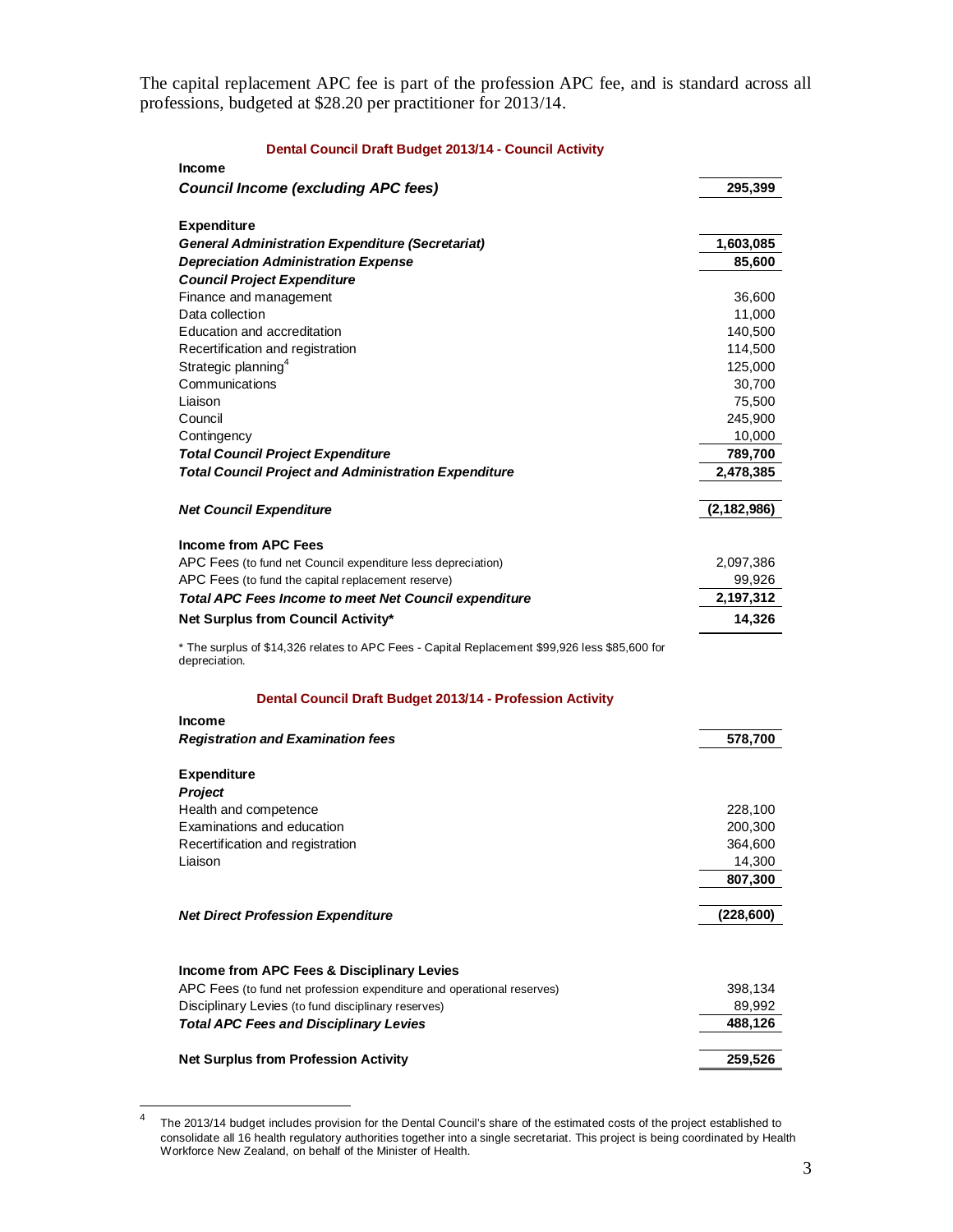Annual Practising Certificate (APC) fees are set according to budgeted net expenditure after taking Council income from other activities into account. The APC fees for each profession fund the profession's share of net Council expenditure, profession net direct expenditure and any adjustments required to minimum profession operational reserves. Net Council expenditure is allocated to each professional group on the basis of an analysis of workflow within the Council secretariat.

Disciplinary levies are based on the estimated position of the reserve balances compared to the minimum levels set by Council's Level of Reserves policy.

No provision in the budget is made for disciplinary expenditure, as disciplinary levies are set to replenish minimum disciplinary reserves in order to provide prefunding for disciplinary expenditure, as the number of discipline cases and amount of disciplinary expenditure in any one year can vary significantly across professions. In 2011/12 the costs of professional conduct committees (PCCs) and the Health Practitioners Disciplinary Tribunal (HPDT) was \$162k, with \$196k forecasted expenditure for 2012/13. Notwithstanding the method of funding disciplinary expenditure, all disciplinary expenditure incurred will ultimately be reported as a deduction from the actual surplus in the 2013/14 year.

Council activities relate to those non-profession specific activities, and include:

- the administrative costs of the secretariat;
- Council member fees and meeting costs;
- standing committee costs including the Audit and Risk Management Committee, the Continuing Professional Development Advisory Committee, and other Council committees established from time to time;
- consultations, liaison with local and overseas professional bodies and regulatory authorities; and,
- publications such as the newsletter and annual report.

Profession activities encompass APC fee revenue after net Council costs have been met, disciplinary levy revenue, and direct profession revenue and expenditure.

# **Proposed 2013/14 APC Fees and disciplinary levies (GST exclusive)**

The following table sets out the proposed 2013/14 APC fees and disciplinary levies (GST exclusive), compared to the current fees and levies:

| <b>Profession</b>              | 2013/14        |                  |                                | 2012/13        |                  |                                |
|--------------------------------|----------------|------------------|--------------------------------|----------------|------------------|--------------------------------|
|                                | <b>APC Fee</b> | <b>Disc Levy</b> | <b>Total</b><br><b>Payable</b> | <b>APC Fee</b> | <b>Disc Levy</b> | <b>Total</b><br><b>Payable</b> |
| Dental therapists              | \$623.58       | \$45.82          | \$669.40                       | \$412.11       | (\$0.38)         | \$411.73                       |
| Dental hygienists              | \$445.86       | \$140.66         | \$586.52                       | \$412.11       | (\$0.38)         | \$411.73                       |
| Orthodontic<br>auxiliaries     | \$445.86       | \$140.66         | \$586.52                       | \$412.11       | (\$0.38)         | \$411.73                       |
| Dental technicians             | \$537.63       | \$75.08          | \$612.71                       | \$610.83       | (\$20.94)        | \$589.89                       |
| Clinical dental<br>technicians | \$537.63       | \$75.08          | \$612.71                       | \$610.83       | $(\$20.94)$      | \$589.89                       |

The APC fee and disciplinary levy for Dentists and Dental Specialists are not consulted on at this time. Their APC fee and disciplinary levy consultation will occur after 2012/13 year-end.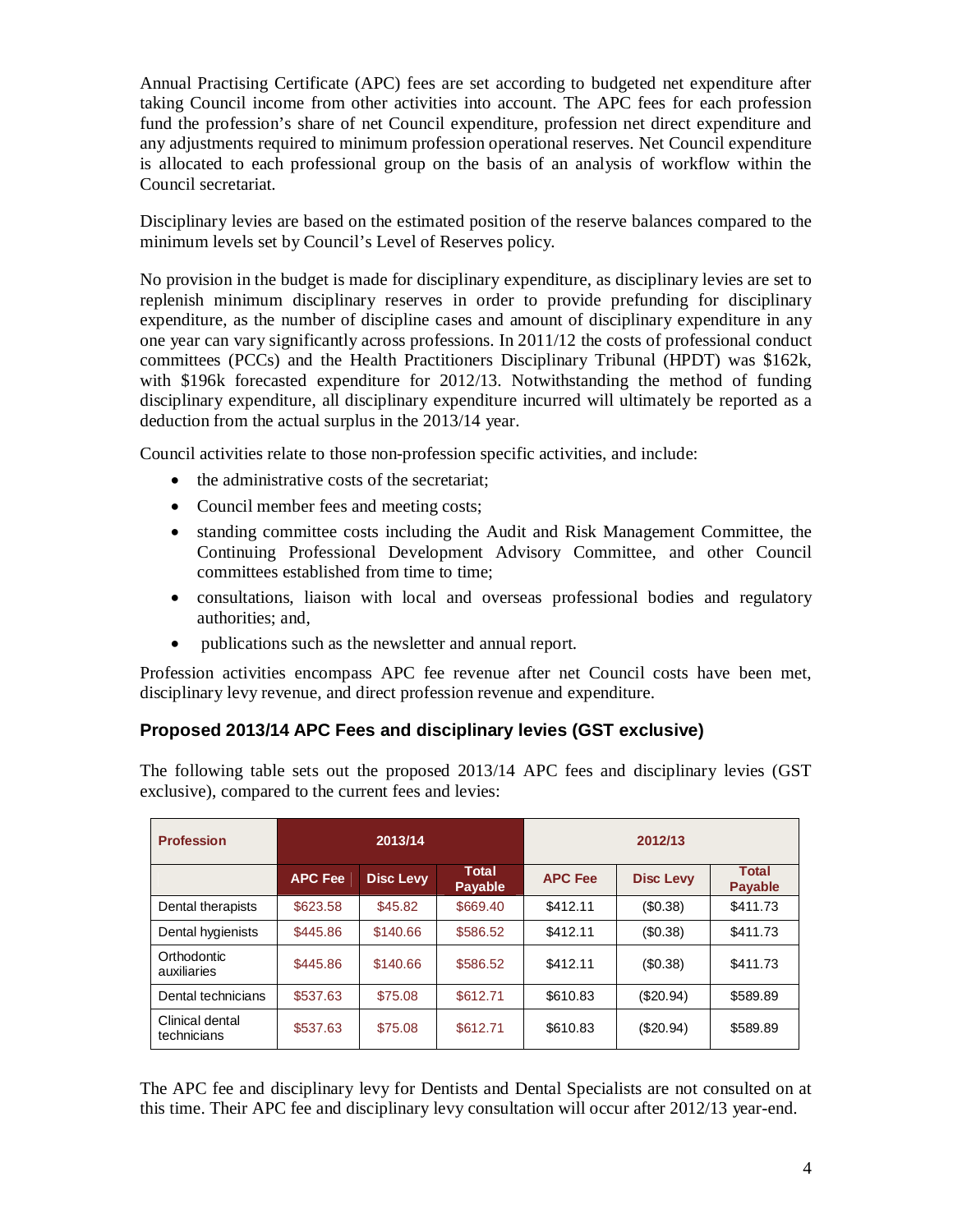# *Dental therapists*

The proposed increase of \$211.47 in the operational 2013/14 APC fee for dental therapists reflects a significant increase in the forecast number of competence cases, and an increase in the volume of consultations and development work on professional standards.

The proposed 2013/14 disciplinary levy of \$45.82 reflects forecast PCC costs of \$4k in 2012/13, and the establishment of a minimum disciplinary reserve of \$25k.

# *Dental hygienists and orthodontic auxiliaries*

Similarly, the 2013/14 costs for dental hygienists and orthodontic auxiliaries also reflect increased costs for competence cases, and an increase in the volume of consultations and development work on professional standards. However, these cost increases are largely absorbed by operational reserves, currently above minimum reserve levels.

The proposed increase in the disciplinary levy for hygienists and orthodontic auxiliaries in 2013/14 is primarily due to a hygienist being referred to a PCC and to the HPDT in the latter part of 2011/12. The costs of this case and further cases in 2012/13 are expected to reduce the dental hygienist/orthodontic auxiliary discipline reserve to a deficit of \$39k by 31 March 2013. To clear this deficit and to establish a minimum disciplinary reserve of \$25k, a disciplinary levy of \$140.66 is required for 2013/14.

#### *Dental technicians and clinical dental technicians*

The 2013/14 costs for dental technicians and clinical dental technicians include increases in costs for development work on professional standards. As operational reserves are projected to be above minimums a reduction in the operational APC fee by \$72.70 has been budgeted for in 2013/14.

The disciplinary levy of \$75.08 reflects Council's decision to set a minimum disciplinary reserve of \$25k from 1 April 2013.

This levy is separate from the special disciplinary levy of \$268.78 being imposed at the end of 2012. The additional levy is being charged to clear the Technician disciplinary reserve deficit as a result of significant disciplinary costs incurred during 2011/12 and 2012/13.

# **Proposed retention on the register, examination and registration fees**

#### *Retention on the register fees*

Retention on the register fees are set to recover the cost of maintaining registrants on the register while they are not practising. These fees were last increased on 1 April 2010, and an increase of 7% is proposed. The proposed fee of \$103.00 is based on the movement in the Council administration cost over this period.

#### *Examination and registration fees*

Examination and registration fees are charged to those applicants or candidates not yet on the Council's register.

Council is proposing an increase in examination and registration fees by 17.5% and 18.7% respectively.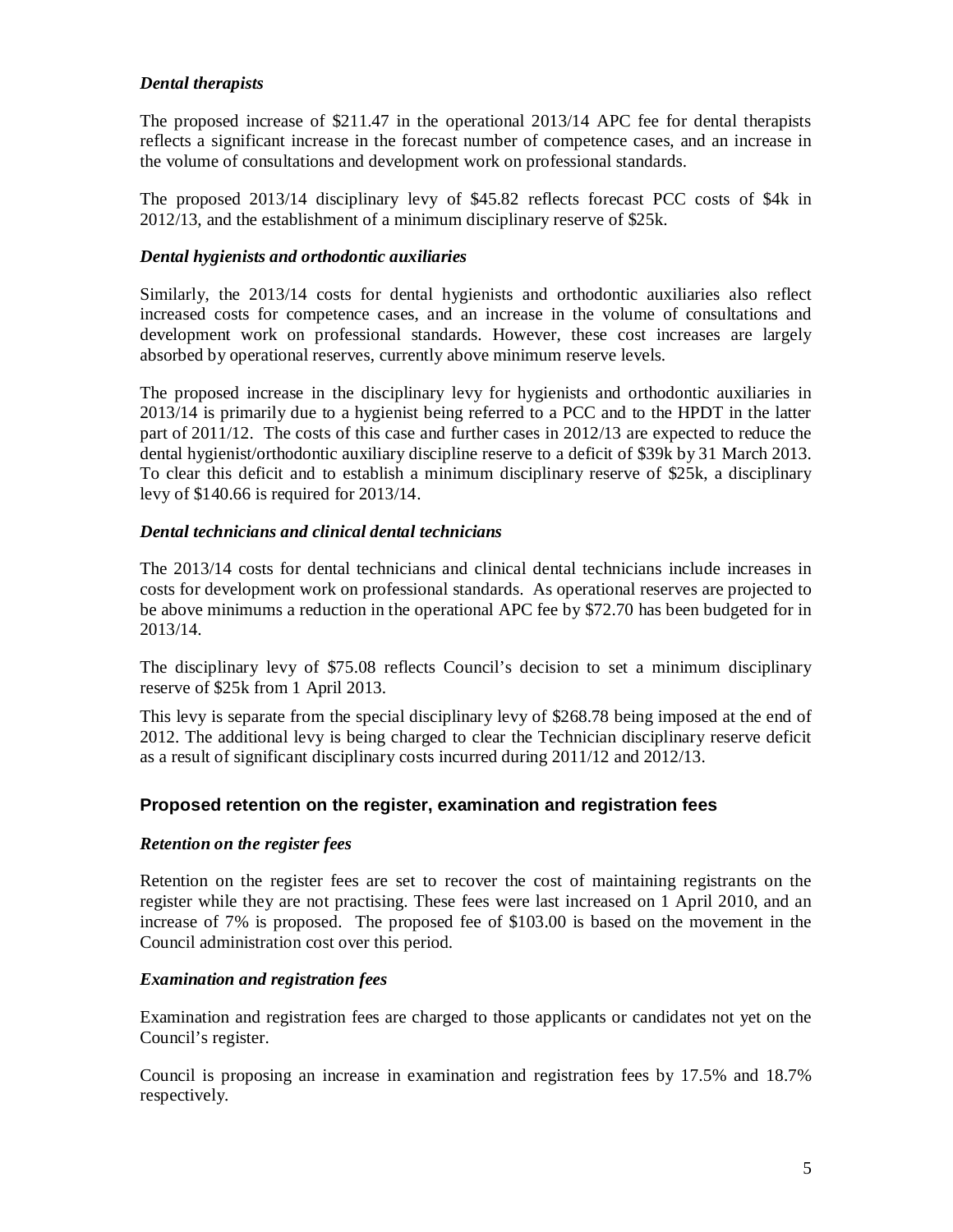The fees are based on full cost recovery for services offered to these potential registrants. The increase is proposed to ensure no cross subsidisation occurs between current registered practitioners and potential new registrants or examination candidates.

| The following table sets out the proposed changes in the examination fees (GST exclusive):                                                                                                   |                          |                           |  |
|----------------------------------------------------------------------------------------------------------------------------------------------------------------------------------------------|--------------------------|---------------------------|--|
| <b>Examination Fees</b>                                                                                                                                                                      | <b>Current</b><br>Fee \$ | <b>Proposed</b><br>Fee \$ |  |
| Application for assessment of eligibility to enter the New Zealand Dental<br>Registration Examination (NZDREX) - written examination                                                         | 606.74                   | 712.92                    |  |
| Subsequent application for assessment of eligibility to enter the New Zealand<br>Dental Registration Examination (NZDREX) - written examination                                              | 606.74                   | 712.92                    |  |
| New Zealand Dentist Registration Examination (NZDREX) - clinical examination                                                                                                                 | 5,414.12                 | 6,361.59                  |  |
| New Zealand Dental Specialist Registration Examination (NZDSREX)                                                                                                                             | 14,995.09                | 17,619.23                 |  |
| New Zealand Dental Therapy Registration Examination (NZDTREX) - clinical<br>examination (per candidate fee where there is less than a total of 5 candidates<br>sitting the same examination) | 3,976.30                 | 4,672.15                  |  |
|                                                                                                                                                                                              |                          |                           |  |

| sitting the same examination)                                                                                                                                                                      | 3,976.30 | 4,672.15 |
|----------------------------------------------------------------------------------------------------------------------------------------------------------------------------------------------------|----------|----------|
| New Zealand Dental Therapy Registration Examination (NZDTREX) - clinical<br>examination (per candidate fee where there is a total of 5 or more candidates<br>sitting the same examination)         | 3,552.70 | 4,174.42 |
| New Zealand Dental Therapy Registration Examination (NZDTREX) - written<br>examination (per candidate fee where there is less than a total of 5 candidates<br>sitting the same examination)        | 2,569.00 | 3,018.58 |
| New Zealand Dental Therapy Registration Examination (NZDTREX) - written<br>examination (per candidate fee where there is a total of 5 or more candidates<br>sitting the same examination)          | 2,108.50 | 2,477.49 |
| New Zealand Dental Hygiene Registration Examination (NZDHREX) - clinical<br>examination (per candidate fee where there is less than a total of 5 candidates<br>sitting the same examination)       | 3,976.30 | 4,672.15 |
| New Zealand Dental Hygiene Registration Examination (NZDHREX) - clinical<br>examination (per candidate fee where there is a total of 5 or more candidates<br>sitting the same examination)         | 3,552.70 | 4,174.42 |
| New Zealand Dental Hygiene Registration Examination (NZDHREX) - written<br>examination (per candidate fee where there is less than a total of 5 candidates<br>sitting the same examination)        | 2,569.00 | 3,018.58 |
| New Zealand Dental Hygiene Registration Examination (NZDHREX) - written<br>examination (per candidate fee where there is a total of 5 or more candidates<br>sitting the same examination)          | 2,108.50 | 2,477.49 |
| New Zealand Dental Technology Registration Examination (NZDTechREX) -<br>combined examination (per candidate fee where there is less than a total of 5<br>candidates sitting the same examination) | 3,176.30 | 3,732.15 |
| New Zealand Dental Technology Registration Examination (NZDTechREX) -<br>combined examination (per candidate fee where there is a total of 5 or more<br>candidates sitting the same examination)   | 2,677.10 | 3,145.59 |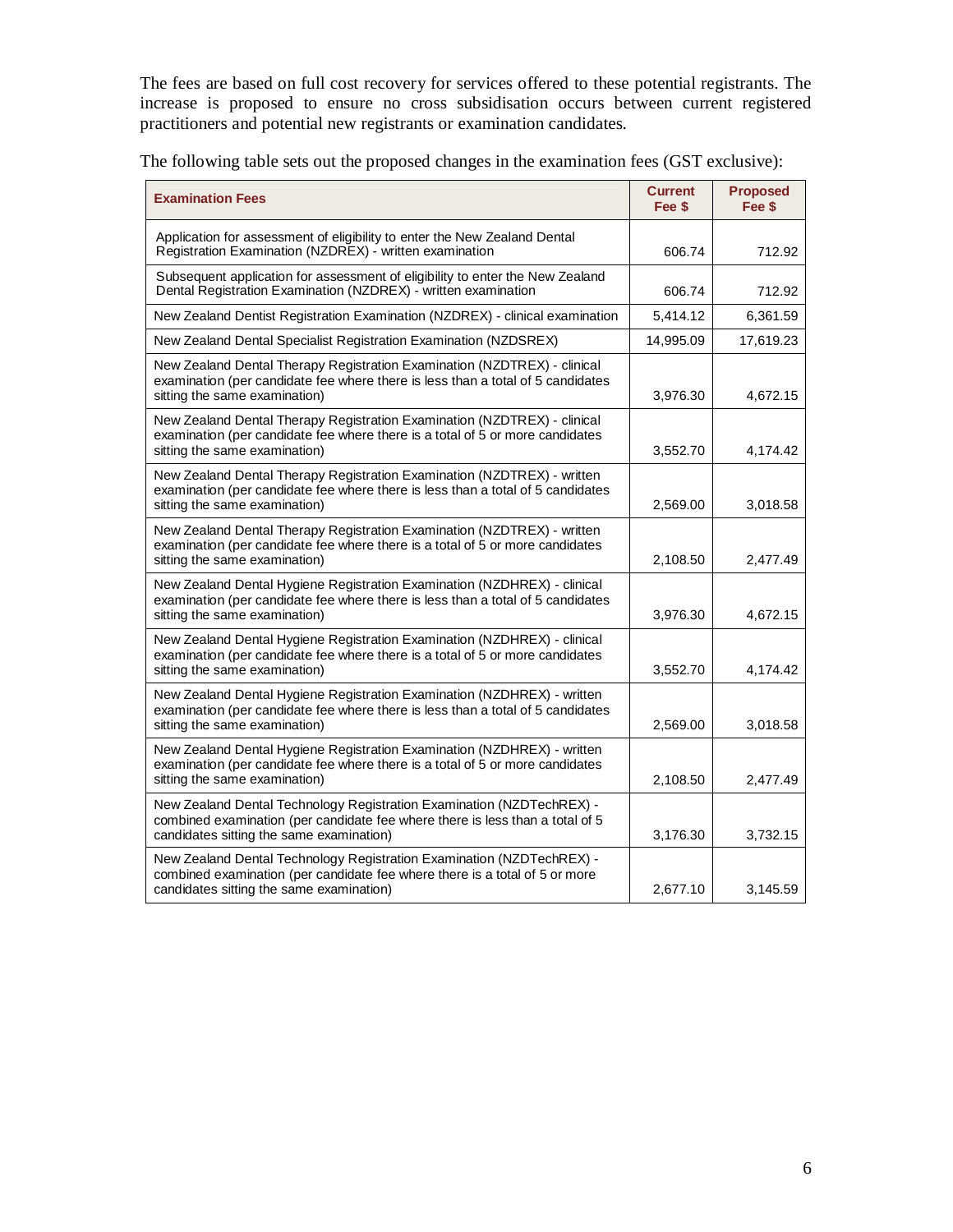The following table sets out the proposed changes in the registration fees (GST exclusive):

| <b>Registration Fees</b>                                                                                                                                                 | <b>Current</b><br>Fee \$ | <b>Proposed</b><br>Fee \$ |
|--------------------------------------------------------------------------------------------------------------------------------------------------------------------------|--------------------------|---------------------------|
| New Graduates (NZ qualified or NZDREX Qualified) - application for registration                                                                                          | 384.57                   | 456.48                    |
| Trans Tasman Mutual Recognition (TTMR) - application for registration                                                                                                    | 384.57                   | 456.48                    |
| Overseas Applicant with Prescribed Qualification - application for assessment<br>of eligibility to be registered                                                         | 576.86                   | 684.73                    |
| Overseas Applicant with Prescribed Qualification - application for registration                                                                                          | 384.57                   | 456.48                    |
| Applicant with Non-Prescribed Qualification - assessment of eligibility to be<br>registered under section 15(2) of the Act                                               | 2,517.42                 | 2,988.18                  |
| Applicant with Non-Prescribed Qualification - application for registration                                                                                               | 384.57                   | 456.48                    |
| Applicant with Non-Prescribed Qualification - resubmission of application for<br>assessment of eligibility to be registered under section 15(2) of the Act               | 2,258.85                 | 2,681.25                  |
| Applicant with Non-Prescribed Specialist Qualification - assessment of eligibility<br>to be registered under section 15(2) of the Act                                    | 3,315.42                 | 3,935.40                  |
| Applicant with Non-Prescribed Specialist Qualification - application for<br>registration                                                                                 | 384.57                   | 456.48                    |
| Applicant with Non-Prescribed Specialist Qualification - resubmission of<br>application for assessment of eligibility to be registered under section 15(2) of<br>the Act | 2,258.85                 | 2,681.25                  |
| Application for removal of an exclusion(s) on the scope of practice after<br>completion of a Dental Council approved course                                              | 211.51                   | 251.06                    |
| Application for removal of an exclusion(s) on the scope of practice after<br>completion of a course not approved by the Dental Council                                   | 384.57                   | 456.48                    |
| Application for registration with a prescribed qualification in an additional scope<br>of practice                                                                       | 384.57                   | 456.48                    |
| Application for registration with a non prescribed qualification in an additional<br>scope of practice                                                                   | 594.57                   | 705.75                    |
| Application for additional registration advice                                                                                                                           | 384.57                   | 456.48                    |
| Application for restoration to the Dental Register                                                                                                                       | 384.57                   | 456.48                    |
| Application to transfer from retention to practising where applicant subject to<br>recency of practice policy                                                            | 230.74                   | 273.89                    |
| Application to undertake supervised orthodontic auxiliary practice while<br>undertaking a prescribed training course                                                     | 76.91                    | 91.29                     |
| Supply of certificate of good standing                                                                                                                                   | 115.37                   | 136.94                    |
| Supply of replacement registration certificate or any other certificate                                                                                                  | 76.91                    | 91.29                     |

# **Proposed fees for competence, recertification and health monitoring programmes**

Section 130(1)(i) of the Act permits Council to prescribe fees for any matter that relates to anything it is required to do to carry out its functions.

Council is proposing to prescribe indicative fees for competence, recertification and health monitoring programmes. The objective is to quantify Council and third party costs and expenses that can arise from the establishment and monitoring of competence and recertification programmes and the costs of ongoing screening under health monitoring programmes.

Under Parts 2 and 3 of the Act, Council has the ability to make orders relating to supervision, oversight, competence and recertification including the setting of competence and recertification programmes.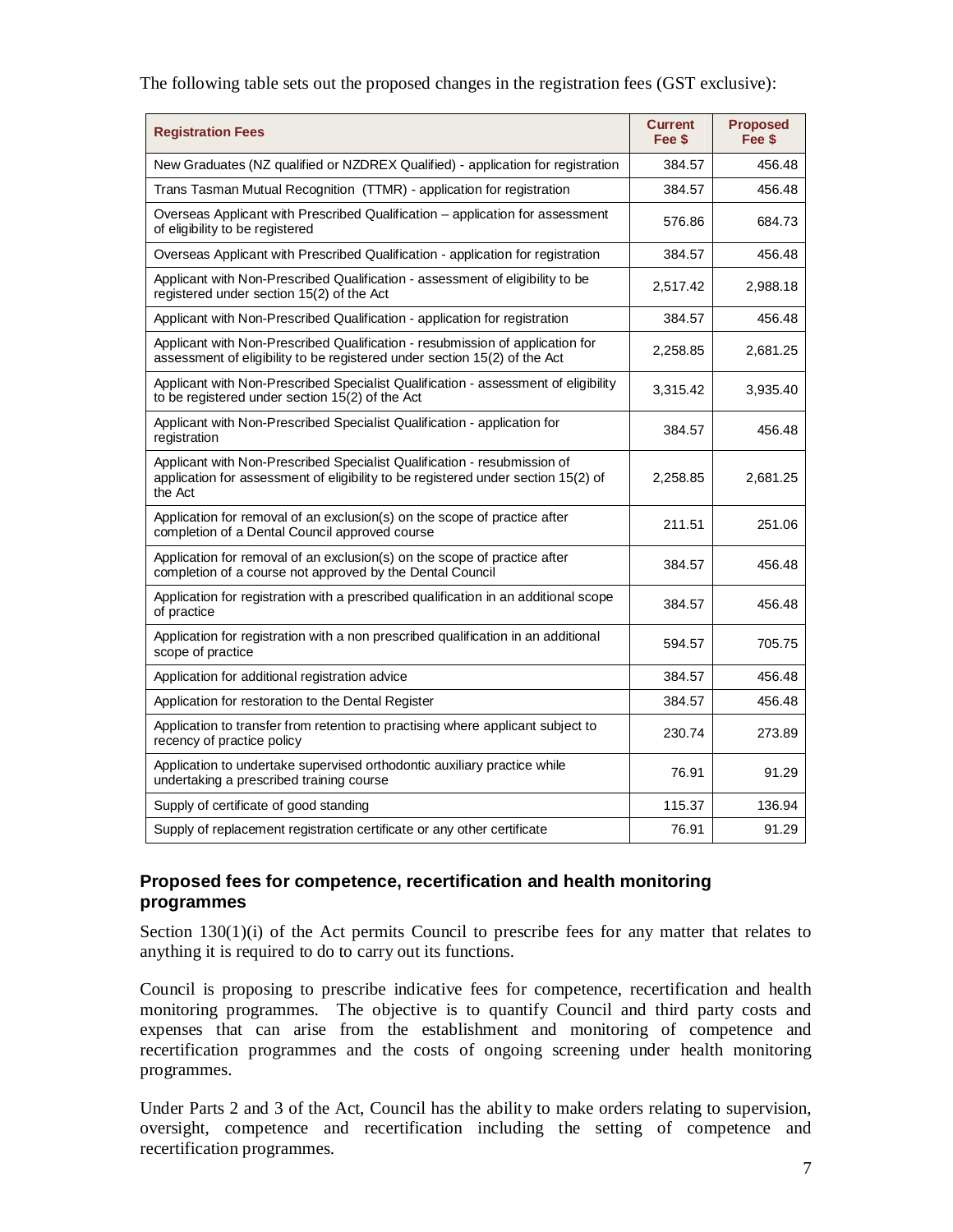Practitioners may also be the subject of ongoing health programmes which require them to participate in random drug or alcohol screening programmes over a protracted period.

Typically the costs of these programmes are first paid by Council and then subsequently reimbursed by the practitioner. Council has seen a rise in the number of practitioners not being able to reimburse costs as they are incurred. This represents a risk to Council which may result in the need for an extension of credit or the establishment of a repayment schedule to recover costs.

The prescribing of fees relating to the costs of supervision and oversight, and to competence, recertification and health monitoring programmes, ensures that practitioners can be made aware as early as possible of the potential cost they face when ordered by the Council to undertake a particular programme. Council's position is also strengthened in terms of the recoverability of these fees and costs, by having prescribed and gazetted them in accordance with the Act.

Council is committed to ensuring that individual programme costs are not subsidised by other practitioners. It is proposed that these costs are fully recovered from the individual practitioner, under the "user pays" principle.

The following indicative fees are proposed (it is also proposed that notes **1**<sup>2</sup> will be included with the fees notice when gazetted):

| Professional Standards Programme Fees 12           | <b>Total Fee (GST</b><br>exclusive) | <b>Total Fee (GST</b><br>inclusive) |
|----------------------------------------------------|-------------------------------------|-------------------------------------|
| Supervision <sup>12</sup> (12 month programme)     | \$5,878.70                          | \$6,760.51                          |
| Oversight <sup>12</sup> (12 month programme)       | \$3,814.70                          | \$4,386.91                          |
| Competence/Recertification Programme <sup>12</sup> |                                     |                                     |
| Distance learning - per module                     | \$2,954.70                          | \$3,397.91                          |
| Clinical Training - per practice area of training  | \$5,056.70                          | \$5,815.21                          |

| Health Programme Fees <sup>12</sup>                                      | <b>Total Fee (GST</b><br>exclusive) | <b>Total Fee (GST</b><br>inclusive) |
|--------------------------------------------------------------------------|-------------------------------------|-------------------------------------|
| Drug and Alcohol Screening Programme – set up and<br>administration $12$ |                                     |                                     |
| Set up and administration first 12 months                                | \$835.52                            | \$960.85                            |
| Administration each 12 months thereafter                                 | \$417.76                            | \$480.42                            |
| Third party testing <sup>1</sup>                                         | \$120.00 per test                   | \$138.00 per test                   |

<sup>1</sup> Fee will be adjusted for any specific requirements of the individual programme and  $3<sup>rd</sup>$  party costings at the time the programme is established.

The proposed fees include some recovery of Secretariat salaries and overheads, but only from the point in time the Council order to the practitioner is made.

Individual competence and recertification programmes can vary considerably from practitioner to practitioner. The proposed fees are the indicative cost of the various elements that can be part of a practitioner's competence or recertification programme. Supervision and oversight the costs are based on a 12 month programme.

² Direct professional fees and travel expenses for Supervisors, those providing oversight, Tutor/Course Administrators etc are to be reimbursed by the practitioner on the individual programme. Expenses claimed are on an actual and reasonable basis in accordance with the Council's Fees and Expenditure policies. Course materials, venue costs and administration expenses such as postage, and photocopying will be charged based on actual costs.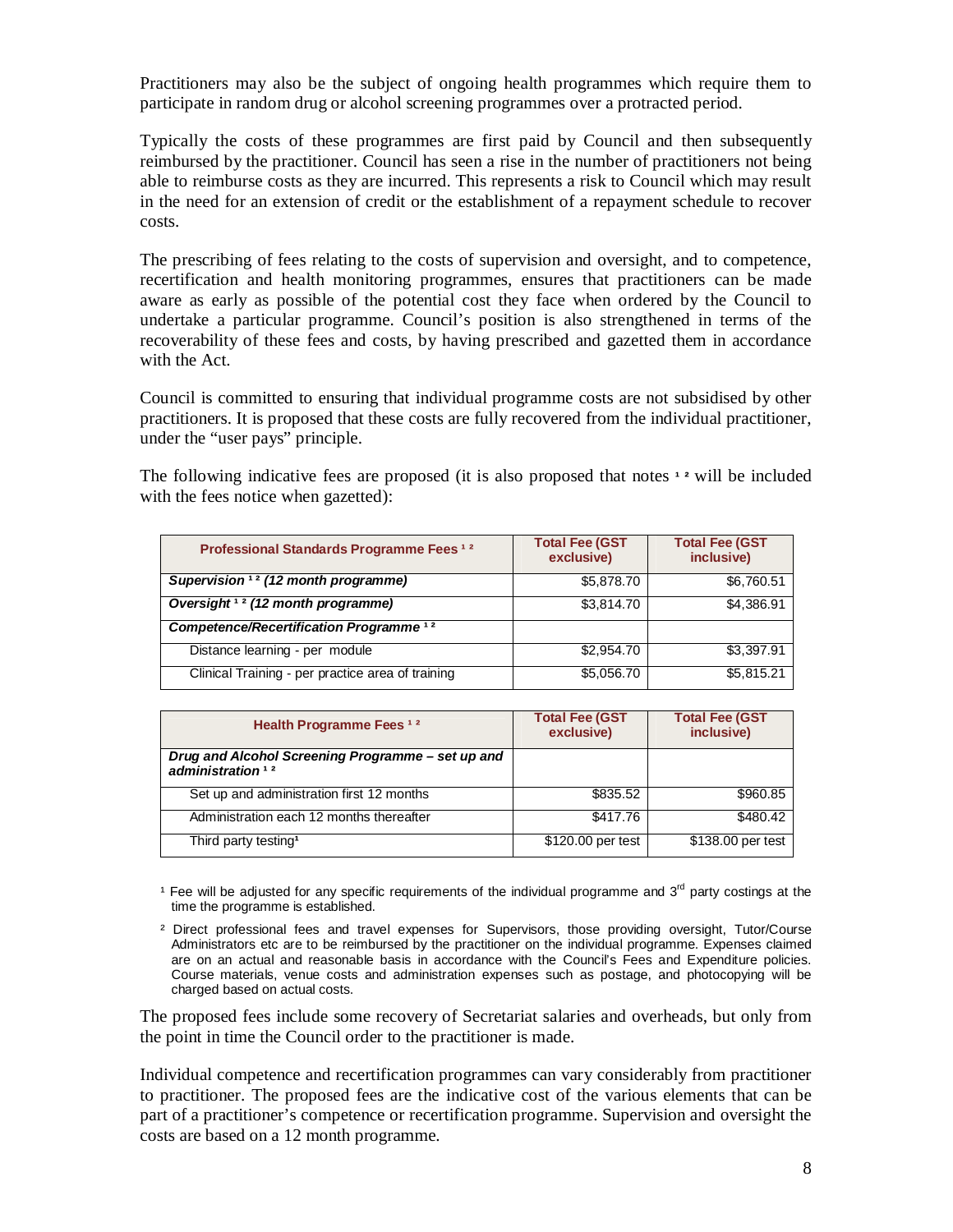The costs of initial inquiries and of competence review committees which are incurred prior to a competence programme being ordered are shared by all practitioners as these are operational costs funded from APC fees.

A large part of the fee structure relates to the hourly fees paid to supervisors, those undertaking oversight, and tutors & course administrators if retraining is required. Some venue hire costs may be incurred if onsite clinical training is required.

In determining the fee to be invoiced to the practitioner, the gazetted fee will be the starting point before any adjustments are made based on specific requirements, as specified in the practitioner's programme ordered by Council. Adjustments may include a longer or shorter period of supervision or oversight, or a greater or lesser number of distance learning modules or areas of training. Any adjusted fee will be subject to the authorisation of the Chief Executive of the Dental Council.

# **Debt Recovery**

Sections 132 (5) and (6) of the Act states;

- (5) Every fee set by an authority under section 130, and every levy imposed by an authority under section 131, is payable and recoverable as a debt due to the authority.
- (6) If any fee is payable to an authority under this Act, the Registrar of the authority may decline to do any act, or permit any act to be done, or to receive any document in respect of which that fee is payable, until the fee is paid.

Council therefore has the requisite powers to ensure full debt recovery of monies due for APC fees, disciplinary levies and other fees set.

# **Proposals**

Council is consulting on the following:

- 2013/14 Budget;
- 2013/14 APC Fees and disciplinary levies;
- Amended retention on the register, examination and registration fees; and
- New fees for competence, recertification and health monitoring programmes.

# **Conclusion**

The objective of the consultation is to gather views from stakeholders to enable Council to make a final decision on the proposals.

Council is consulting on the above proposals with all oral health practitioners, relevant associations and societies, the Ministry of Health, District Health Boards and other organisations with an interest. The proposals will also be published on the Council's website, with a similar invitation to comment.

Council invites comments on the proposals by *21 January 2013* after which Council will consider all submissions at its next Council meeting*.*